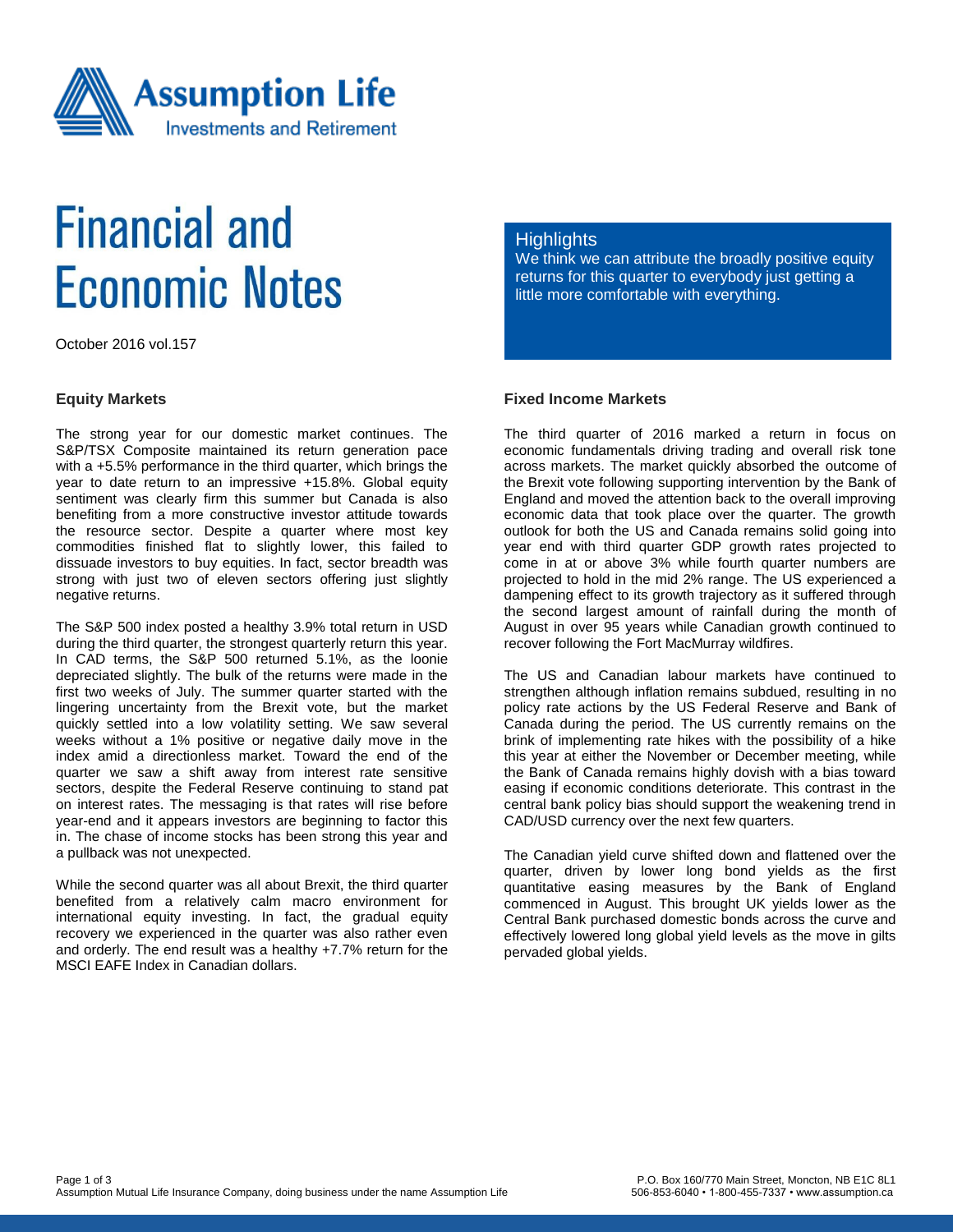

# **Financial and Economic Notes**

# **Assumption Life Investment Funds**

Applicable for Registered Pension Plan clients only

#### **Gross returns as of September 30, 2016**

| <b>FUNDS</b>                                     | 1 MTH<br>%       | <b>YTD</b><br>%  | 1 year<br>% | 2 years<br>%     | 3 years<br>% | 4 years<br>%     | 5 years<br>%     |  |  |  |  |
|--------------------------------------------------|------------------|------------------|-------------|------------------|--------------|------------------|------------------|--|--|--|--|
| <b>ASSUMPTION / LOUISBOURG FUNDS</b>             |                  |                  |             |                  |              |                  |                  |  |  |  |  |
| <b>Balanced Fund - RPP</b>                       | 0.4              | 5.7              | 9.0         | 5.2              | 8.4          | 9.1              | 8.8              |  |  |  |  |
| Multi-Index                                      | 0.7              | 6.6              | 9.5         | 6.5              | 9.2          | 9.1              | 9.2              |  |  |  |  |
| <b>Canadian Dividend Fund</b>                    | 0.7              | 20.0             | 20.3        | 2.4              | 7.1          | 8.9              | 10.3             |  |  |  |  |
| S&P / TSX Index                                  | $\overline{1.2}$ | 15.8             | 14.2        | 2.3              | 8.0          | $\overline{7.8}$ | 8.1              |  |  |  |  |
| <b>U.S. Equity Fund (\$CAN)</b>                  | $-1.1$           | 0.4              | 7.3         | 9.2              | 17.1         | 20.1             | 18.5             |  |  |  |  |
| S&P 500 Index (\$ CAN)                           | 0.2              | 2.0              | 13.2        | 16.2             | 20.7         | 21.7             | 22.0             |  |  |  |  |
| <b>Money Market Fund</b>                         | 0.0              | 0.4              | 0.4         | 0.5              | 0.6          | 0.6              | 0.7              |  |  |  |  |
| SCM 91 Day T-Bills                               | 0.0              | 0.4              | 0.5         | 0.6              | 0.7          | 0.8              | 0.8              |  |  |  |  |
| <b>Canadian Equity Fund</b>                      | 0.8              | 19.7             | 21.3        | $-0.7$           | 5.4          | 6.3              | 7.2              |  |  |  |  |
| S&P / TSX Index                                  | 1.2              | 15.8             | 14.2        | 2.3              | 8.0          | 7.8              | 8.1              |  |  |  |  |
| <b>Fixed Income Fund</b>                         | 0.3              | 5.1              | 6.1         | 5.4              | 5.8          | 4.2              | 4.5              |  |  |  |  |
| <b>SCM Universe Bond Index</b>                   | 0.2              | 5.3              | 6.3         | 5.8              | 6.0          | 4.1              | 4.4              |  |  |  |  |
| <b>Growth Portfolio</b>                          | 0.9              | 10.6             | 14.1        | 7.3              | 11.0         | 13.4             | 12.9             |  |  |  |  |
| Multi-Index                                      | 1.0              | 8.5              | 11.7        | 5.9              | 10.4         | 11.4             | 11.3             |  |  |  |  |
| <b>Balanced Growth Portfolio</b>                 | 0.7              | 9.0              | 12.2        | 6.7              | 9.9          | 11.5             | 11.2             |  |  |  |  |
| Multi-Index                                      | $\overline{0.8}$ | $\overline{7.8}$ | 10.4        | $\overline{5.7}$ | 9.2          | 9.6              | 9.6              |  |  |  |  |
| <b>Balanced Portfolio</b>                        | 0.5              | $\overline{7.3}$ | 9.9         | 6.2              | 8.7          | 9.3              | 9.2              |  |  |  |  |
| Multi-Index                                      | 0.6              | 6.9              | 8.9         | 5.7              | 8.1          | 7.7              | $\overline{7.8}$ |  |  |  |  |
| <b>Conservative Portfolio</b>                    | 0.5              | 6.4              | 8.3         | 5.5              | 7.1          | 6.6              | 6.9              |  |  |  |  |
| Multi-Index                                      | 0.4              | 6.0              | 7.5         | 5.6              | 6.9          | 5.8              | 6.0              |  |  |  |  |
| <b>Canadian Small Capitalization Equity Fund</b> | $\overline{1.8}$ | 33.1             | 37.8        | $\overline{7.5}$ | 10.3         | 11.7             | 11.2             |  |  |  |  |
| <b>BMO NB Small Cap Weighted Index</b>           | 3.1              | 34.3             | 35.8        | 3.1              | 6.7          | 4.6              | 4.8              |  |  |  |  |
| <b>Momentum Fund</b>                             | 2.2              | 35.6             | 31.8        | 10.8             | 11.9         | 13.4             | 11.1             |  |  |  |  |
| S&P / TSX Index                                  | 1.2              | 15.8             | 14.2        | 2.3              | 8.0          | 7.8              | 8.1              |  |  |  |  |
| <b>FIDELITY FUNDS</b>                            |                  |                  |             |                  |              |                  |                  |  |  |  |  |
| <b>Canadian Opportunities Fund</b>               | 1.5              | 24.3             | 24.7        | 10.6             | 11.6         | 12.6             | 12.2             |  |  |  |  |
| S&P / TSX Small and Mid Cap Combined Index       | 1.3              | 18.7             | 18.3        | 0.9              | 6.2          | 6.1              | 7.0              |  |  |  |  |
| <b>True North Fund</b>                           | 0.2              | 9.8              | 10.6        | 7.3              | 11.3         | 13.3             | 12.9             |  |  |  |  |
| S&P / TSX Index                                  | 1.2              | 15.8             | 14.2        | $\overline{2.3}$ | 8.0          | 7.8              | 8.1              |  |  |  |  |
| <b>International Growth Fund</b>                 | 1.0              | $-1.5$           | 7.1         | 13.1             | 13.5         | 15.7             | 14.7             |  |  |  |  |
| <b>MSCI EAFE Index</b>                           | 1.4              | $-3.8$           | 4.4         | 7.0              | 9.1          | 13.8             | 12.6             |  |  |  |  |
| <b>Europe Fund</b>                               | 1.0              | $-10.1$          | $-4.7$      | 4.6              | 6.8          | 12.0             | 13.8             |  |  |  |  |
| <b>MSCI</b> Europe Index                         | 1.0              | $-5.4$           | 0.5         | 4.5              | 7.9          | 13.0             | 12.6             |  |  |  |  |
| <b>American Disciplined Equity Fund</b>          | 0.0              | $-2.1$           | 6.9         | 13.6             | 19.2         | 20.5             | 20.8             |  |  |  |  |
| S&P 500 Index (\$CAN)                            | 0.2              | 2.0              | 13.2        | 16.2             | 20.7         | 21.7             | 22.0             |  |  |  |  |
| <b>NorthStar Fund</b>                            | $\overline{1.4}$ | $-0.6$           | 4.4         | 13.7             | 17.8         | 22.9             | 20.1             |  |  |  |  |
| <b>MSCI World Index</b>                          | 0.7              | $-0.1$           | 9.2         | 11.5             | 14.9         | 17.5             | 17.0             |  |  |  |  |
| <b>Monthly Income Fund</b>                       | 0.5              | 9.0              | 11.0        | 7.9              | 9.2          | 9.9              | 10.4             |  |  |  |  |
| Multi-Index                                      | $\overline{0.7}$ | 6.6              | 9.5         | 6.5              | 9.2          | 9.1              | 9.2              |  |  |  |  |
| <b>Canadian Asset Allocation Fund</b>            | 1.2              | 9.4              | 11.1        | 5.7              | 9.6          | 9.1              | 8.6              |  |  |  |  |
| Multi-Index                                      | 0.7              | 6.6              | 9.5         | 6.5              | 9.2          | 9.1              | 9.2              |  |  |  |  |
| <b>Far East Fund</b>                             | 1.6              | 4.4              | 13.9        | 14.6             | 14.4         | 14.7             | 14.8             |  |  |  |  |
| MSCI AC FE ex Jap (G)                            | 2.1              | 7.3              | 16.2        | 10.2             | 11.9         | 12.0             | 12.5             |  |  |  |  |